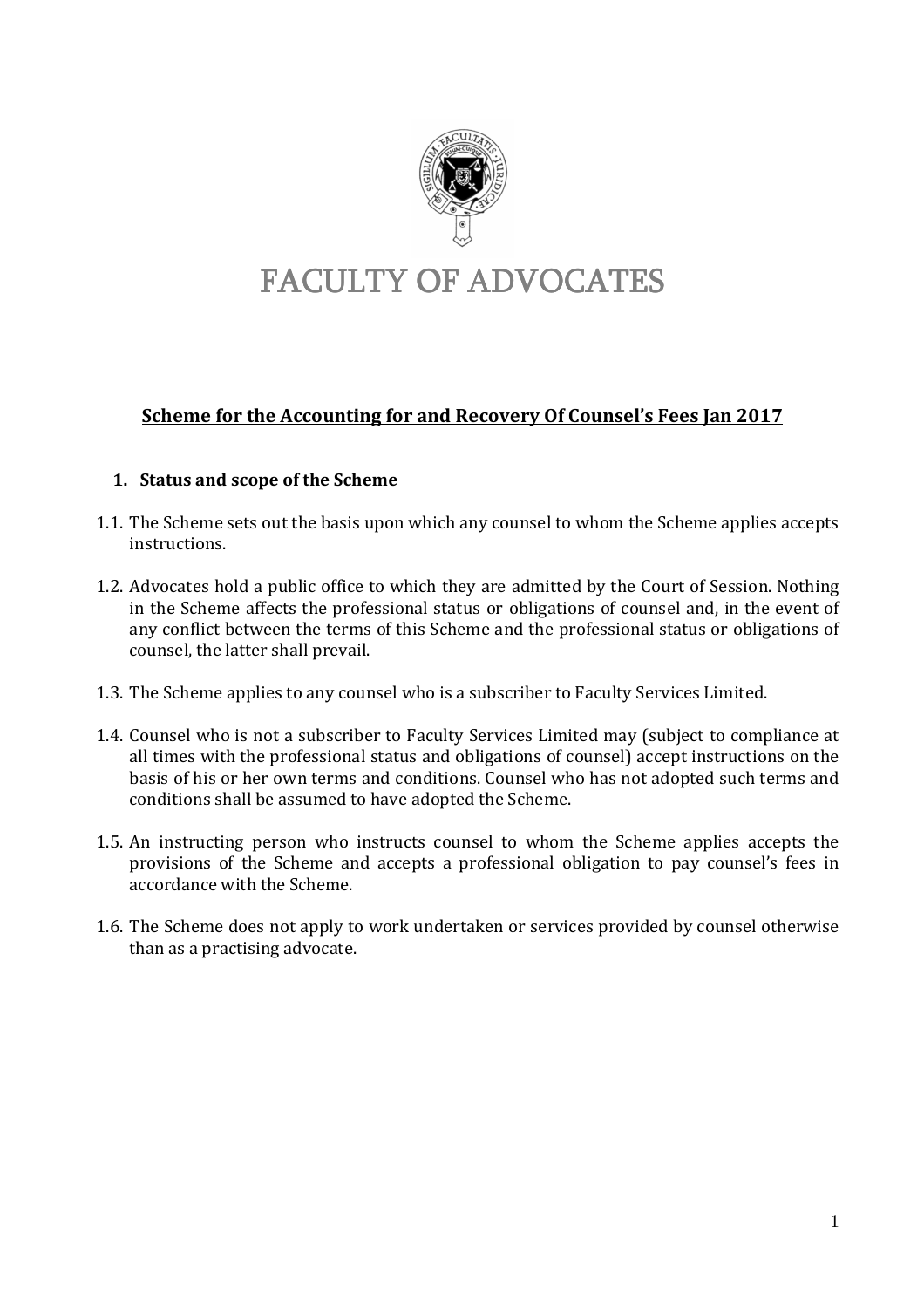## **2. Definitions**

2.1. In the Scheme, unless the context otherwise requires:-

"counsel" means a practising advocate;

"Fees Committee" is the committee appointed by the Dean of Faculty under paragraph 9 of the Scheme;

"instructing person" means the instructing solicitor or the person approved under the Faculty of Advocates Direct Access Scheme who instructs counsel;

"instructing solicitor" means the solicitor who instructs counsel and, where a correspondent firm in Scotland is referred to in the letter of instruction, means that correspondent firm;

"List of Defaulting Solicitors and Instructing Persons" means a list of solicitors and instructing persons whose name has been placed on the list by authority of the Dean by reason of failure to pay counsel's fee;

"subscriber" means a subscriber to Faculty Services Limited; and

"the Scheme" means this Scheme.

2.2. In the Scheme, unless the context otherwise requires, the masculine includes the feminine and references to the singular include the plural, and vice versa in each case.

## **3. Letter of instruction**

- 3.1. Subject to clause 3.4, the instructing person shall send counsel a letter of instruction providing counsel with all the information and documents reasonably required and in reasonably sufficient time for counsel to provide the services requested.
- 3.2. Where the services are required within a specific timescale, the letter of instruction shall clearly specify that timescale.
- 3.3. The letter of instruction may state the amount of the fee which the instructing person offers in respect of the services covered by the letter of instruction.
- 3.4. Counsel is not bound to accept instructions unless he has received a letter of instruction in accordance with clause 3.1 of the Scheme; but is entitled to accept instructions which are given orally by an instructing person or which are the subject of oral arrangement between an instructing person and counsel's clerk.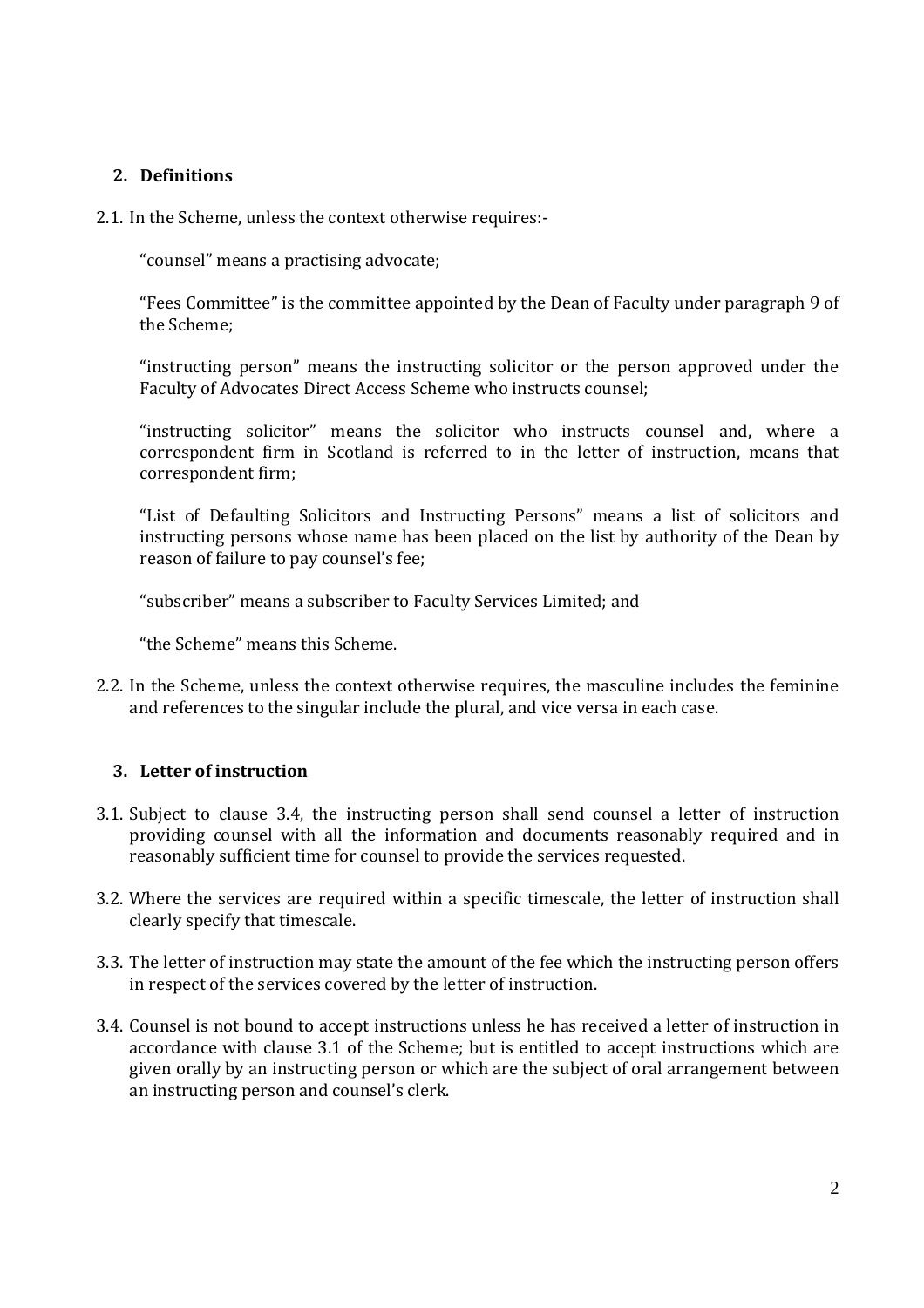## **4. Acceptance of instructions**

- 4.1. Upon receipt of a letter of instructions, counsel shall within a reasonable time decide whether or not to accept the instructions and counsel or counsel's clerk shall intimate counsel's decision to the instructing person. What is a reasonable time for these purposes will depend on the circumstances.
- 4.2. In deciding whether or not to accept or decline instructions counsel shall act in accordance with the Faculty of Advocates Guide to Professional Conduct.
- 4.3. Counsel will be deemed to have accepted instructions if counsel has failed to take any action within a reasonable time.
- 4.4. In accepting instructions in fulfillment of the public office of advocate, counsel does not enter into any contractual relationship with the instructing person or the lay client.
- 4.5. Acknowledgment of receipt of instructions by counsel or counsel's clerk does not constitute the acceptance of instructions. An entry in counsel's diary does not constitute the giving or acceptance of instructions.
- 4.6. Counsel may return instructions previously accepted in the circumstances required or permitted under the Faculty of Advocates Guide to Professional Conduct.
- 4.7. Acceptance of instructions on any particular basis whether it be speculative or deferred will be a matter for that individual counsel and that individual case and will not bind any subsequent or other counsel in the case to accept instructions on the same basis, nor will it be binding on any subsequent proceedings such as an appeal in that case.

## **5. Amount of fee**

- 5.1. Except in legal aid cases or where the amount of the fee is otherwise prescribed by law, the instructing person may, in advance of acceptance of the instruction, agree with counsel the amount or basis of the fee to be paid for the services provided by counsel.
- 5.2. Except in legal aid cases or where the amount of the fee is otherwise prescribed by law, if the amount or basis of counsel's fee has not been agreed in advance, counsel shall be entitled to be paid a reasonable fee for the services provided.
- 5.3. In cases falling within paragraph 5.2 hereof, in default of agreement as to the amount of a reasonable fee, the instructing person or counsel may require counsel's fee to be taxed by the Auditor of the Court of Session or, in the case of proceedings in the sheriff court, the Auditor of the relevant sheriff court, on an agent and client, client paying basis.
- 5.4. Unless otherwise stipulated, counsel's fees cover all expenses incurred in the conduct of the case.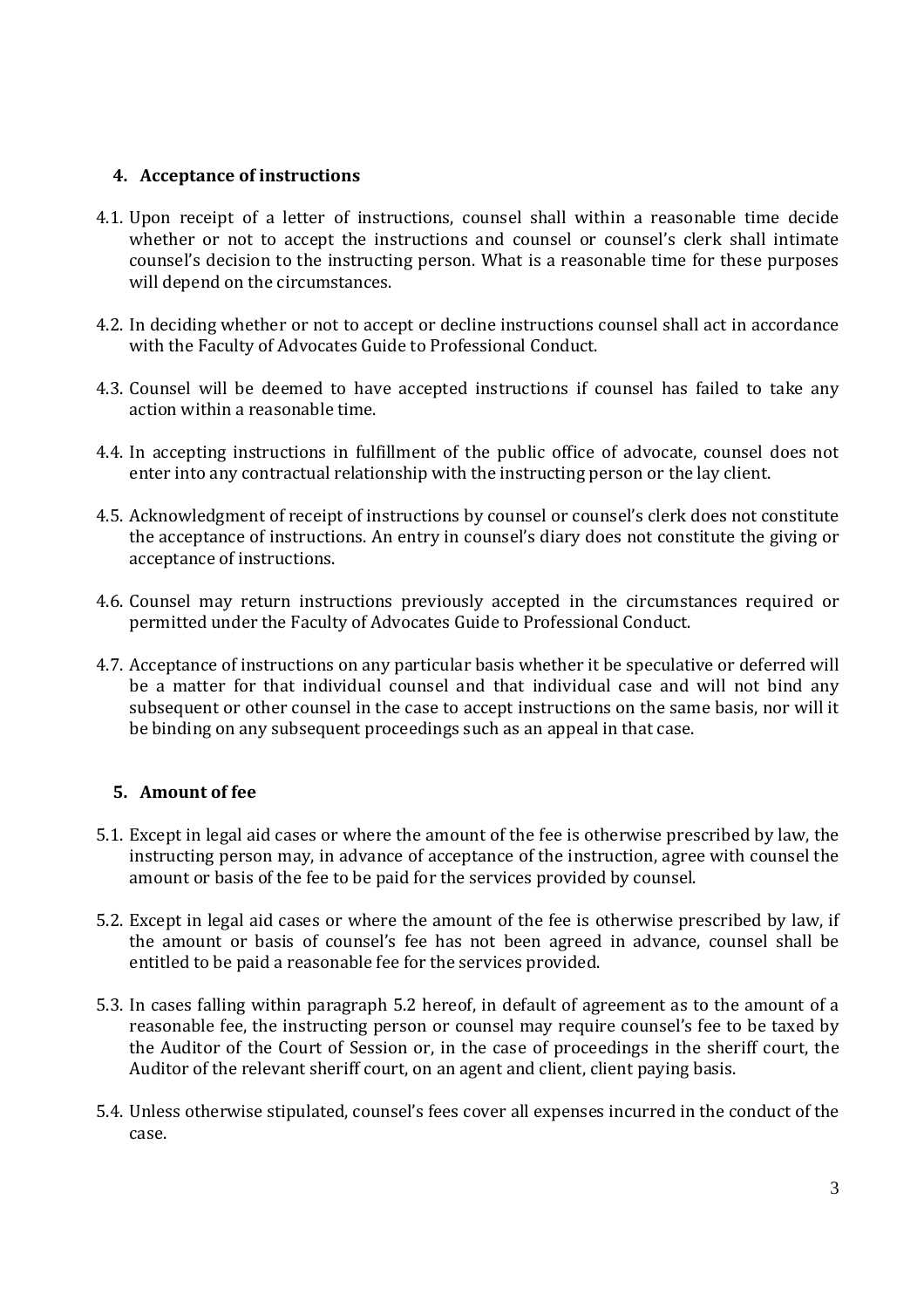5.5. Where counsel has a clerk, all communications in relation to the amount of counsel's fee shall be between the instructing person and counsel's clerk.

#### **6. Speculative fees**

- 6.1. Counsel may accept instructions on a speculative basis but is not bound to do so.
- 6.2. If an instructing person wishes to instruct counsel on a speculative basis, this must be stated explicitly in every letter of instruction in the case.
- 6.3. Counsel may accept instructions on the basis that counsel will receive only such fees as are recovered by way of judicial expenses from another party to the litigation but is not bound to do so.
- 6.4. If an instructing person wishes to instruct counsel on the basis set out in paragraph 6.3 this must be stated explicitly in every letter of instruction in the case. In the absence of an explicit statement to that effect counsel shall be entitled to be paid a fee regardless of whether or not any fee has been recovered by way of expenses from another party to the litigation.
- 6.5. In Sheriff Court proceedings, it is permissible in cases instructed on a speculative or speculative/judicial recoveries basis, for Counsel to agree with their instructing solicitor that in the event of success, where sanction for counsel is not granted by the court, a separate fee will be payable.
- 6.6. If an instructing person wishes to instruct counsel on a speculative basis, this must be stated explicitly in every letter of instruction in the case. In the absence of an explicit statement to that effect counsel shall be entitled to be paid a reasonable fee regardless of whether or not any fee has been recovered from the other party to the litigation.

#### **7. Payment of fee**

- 7.1. The instructing person may tender the fee with the instruction to counsel. In such an event, counsel shall issue a feenote for that amount on acceptance of the instruction.
- 7.2. Where the instructing person has not tendered the fee with the instruction to counsel and counsel has not agreed to deferment of payment under paragraph 7.3 hereof, counsel may render a feenote upon completion of a specific item or items of work encompassed within the instruction or upon completion of all the items of work encompassed within the instruction.
- 7.3. Counsel may accept instructions on the basis that payment will be deferred but is not bound to do so. Where the instructing person wishes to instruct counsel on the basis that payment will be deferred, agreement to that effect must be reached before the instruction is accepted. Where counsel has agreed to deferral of payment, all subsequent payments to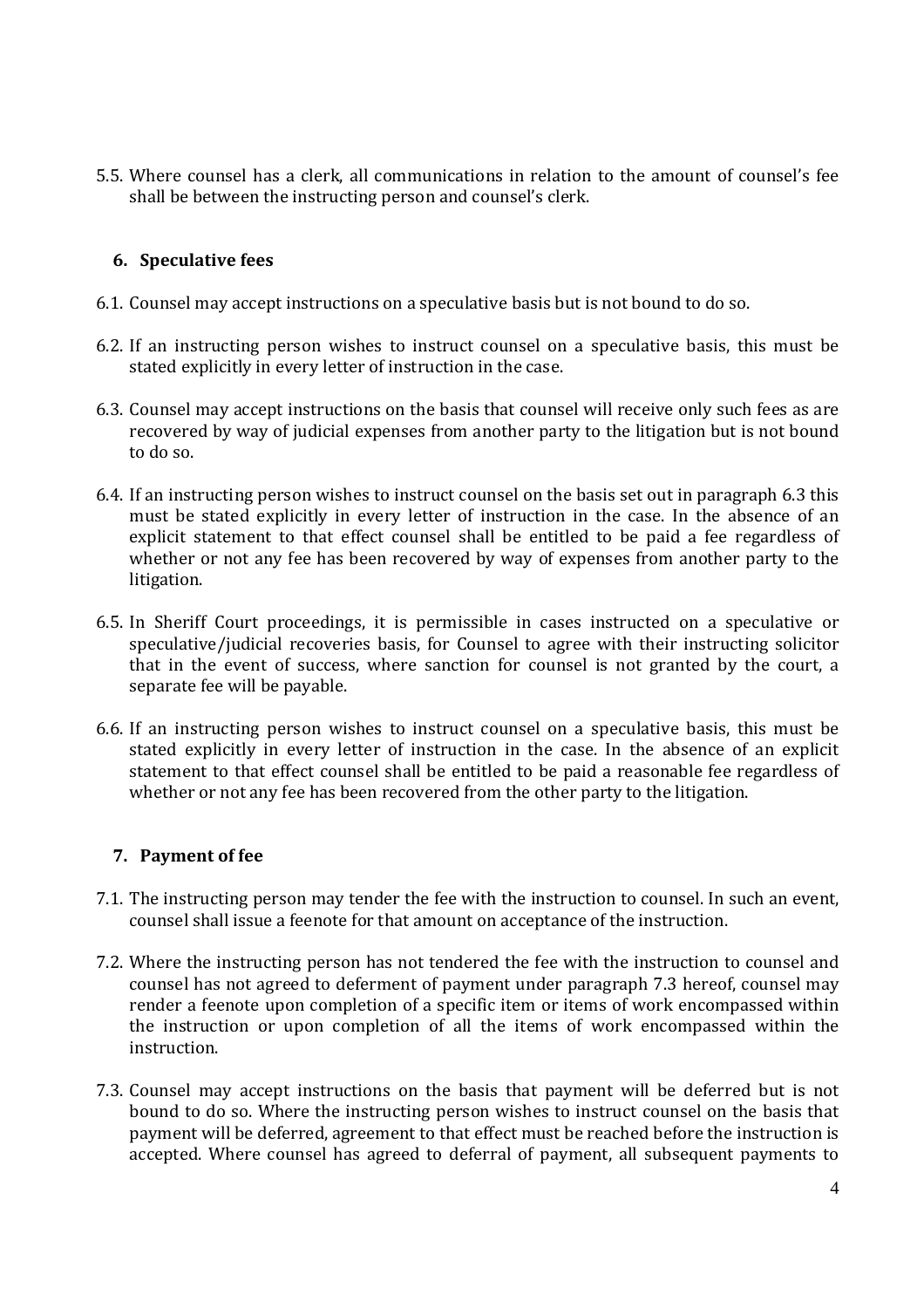that counsel in relation to the same case or matter will, in the absence of contrary agreement, be deferred on the same basis provided that each letter of instruction states the basis of deferral.

- 7.4. Where counsel has accepted instructions on the basis that payment will be deferred counsel shall issue a feenote in accordance with the agreement as to deferment of payment.
- 7.5. If counsel has not issued a feenote within 30 days of completion of an item of work encompassed within the instruction or within 30 days after any period of deferment agreed under paragraph 7.3, the instructing person may make a request in writing to the counsel for the issue of a feenote.
- 7.6. Unless otherwise agreed, if counsel fails without good reason to issue a feenote within 6 weeks of a request made under paragraph 7.6, the instructing person shall have no obligation to ensure payment thereof.
- 7.7. Any dispute arising in relation to paragraphs 7.6 and 7.7 shall be referred to the Fees Committee.
- 7.8. Unless otherwise agreed, counsel's fee will be due for payment from the issue of the feenote. The instructing person shall pay counsel's fee whether or not the instructing person has been put in funds by the lay client and without any set-off, deduction or withholding.
- 7.9. In the event that payment of counsel's fee has not been received within two full calendar months after the end of the calendar month in which the feenote was issued or, if a date for payment has been agreed, within two full calendar months after the calendar month which includes that date, and the instructing person has not intimated a reason acceptable to counsel for delayed payment or non-payment, intimation shall be given on behalf of counsel to the instructing person that, if the instructing person does not pay the amount due within one further calendar month, the matter will be referred to the Fees Committee.
- 7.10. If the instructing person has a reason for non-payment of counsel's fee, he shall, within 21 days after receipt of intimation of counsel's intention to refer the matter to the Fees Committee, provide a report explaining that reason and a proposed timescale for payment or an explanation as to why the instructing person believes the proposed fee should be withdrawn.
- 7.11. If the instructing person does not pay the amount due within the period of notice mentioned in clause 7.10 the matter will be referred to the Fees Committee.
- 7.12. If the instructing person does not provide a report in accordance with paragraph 7.11 the Fees Committee shall refer the matter to the Dean of Faculty.
- 7.13. If the instructing person provides a report in accordance with paragraph 7.11 the Fees Committee shall consider the report along with any representations from counsel.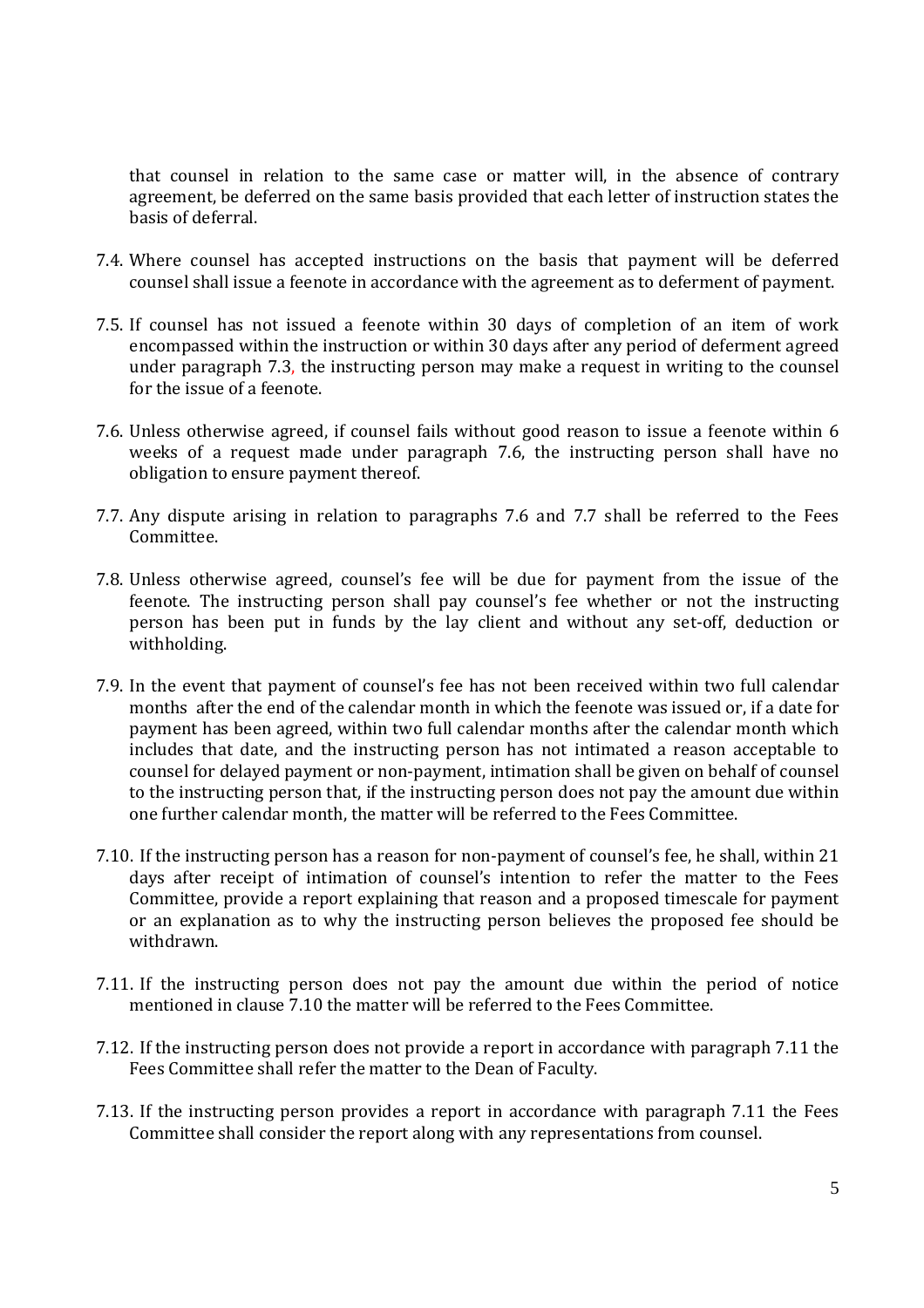- 7.14. Where counsel has a clerk all communications in relation to payment of counsel's fees shall be with counsel's clerk or (where counsel is a subscriber) with Faculty Services Limited.
- 7.15. In the case of a subscriber, payment of counsel's fee shall be made to Faculty Services Limited. In the case of counsel who is not a subscriber, payment of counsel's fee shall be made to counsel's clerk or, if counsel does not have a clerk, to counsel.

## **8. Legal aid**

- 8.1. Where counsel is instructed to provide legal aid under the legal aid legislation, the instructing solicitor shall comply with any requirements of the Scottish Legal Aid Board which fall to be met in order that counsel may be paid the appropriate fee.
- 8.2. In civil legal aid cases where a solicitor proposes to accept judicial expenses in lieu of a claim against the legal aid fund, before those judicial expenses are agreed or determined the solicitor shall confer with counsel's clerk in order to agree (i) what part of any proposed agreed global sum for judicial expenses represents counsel's fees; (ii) the sums for counsel's fees to be included in any account of judicial expenses to be submitted to the Auditor for taxation. In the event of non-agreement regarding the part attributable to counsel's fees, the solicitor shall not agree any abatement of counsel's fee or a global agreement which assumes such abatement. If a solicitor does so in the absence of counsel's prior consent, counsel shall not be obliged to abate their fees to the level agreed by the solicitor or implied in the global agreement and the solicitor will be obliged to pay to counsel such fees as the counsel would otherwise be entitled to recover.
- 8.3. In legal aid cases, the instructing solicitor shall furnish counsel or counsel's clerk with such documentation as may be required to enable counsel to submit counsel's fee to the Scottish Legal Aid Board. The instructing solicitor and counsel shall each submit his account to the Scottish Legal Aid Board within four calendar months of conclusion of the relevant hearing. Where the solicitor's account cannot be submitted within this timescale, the solicitor shall advise counsel or counsel's clerk of the delay and the reasons for it in writing within the three month period.

#### **9. Dispute resolution**

- 9.1. The Dean of Faculty shall appoint three members of the Faculty of Advocates to be the Fees Committee.
- 9.2. The Fees Committee shall consider any matter referred to it under paragraph 7.6, 7.7, 7.10, 7.11 or 7.12 and shall make a recommendation as to the disposal of that matter to the Dean of Faculty.